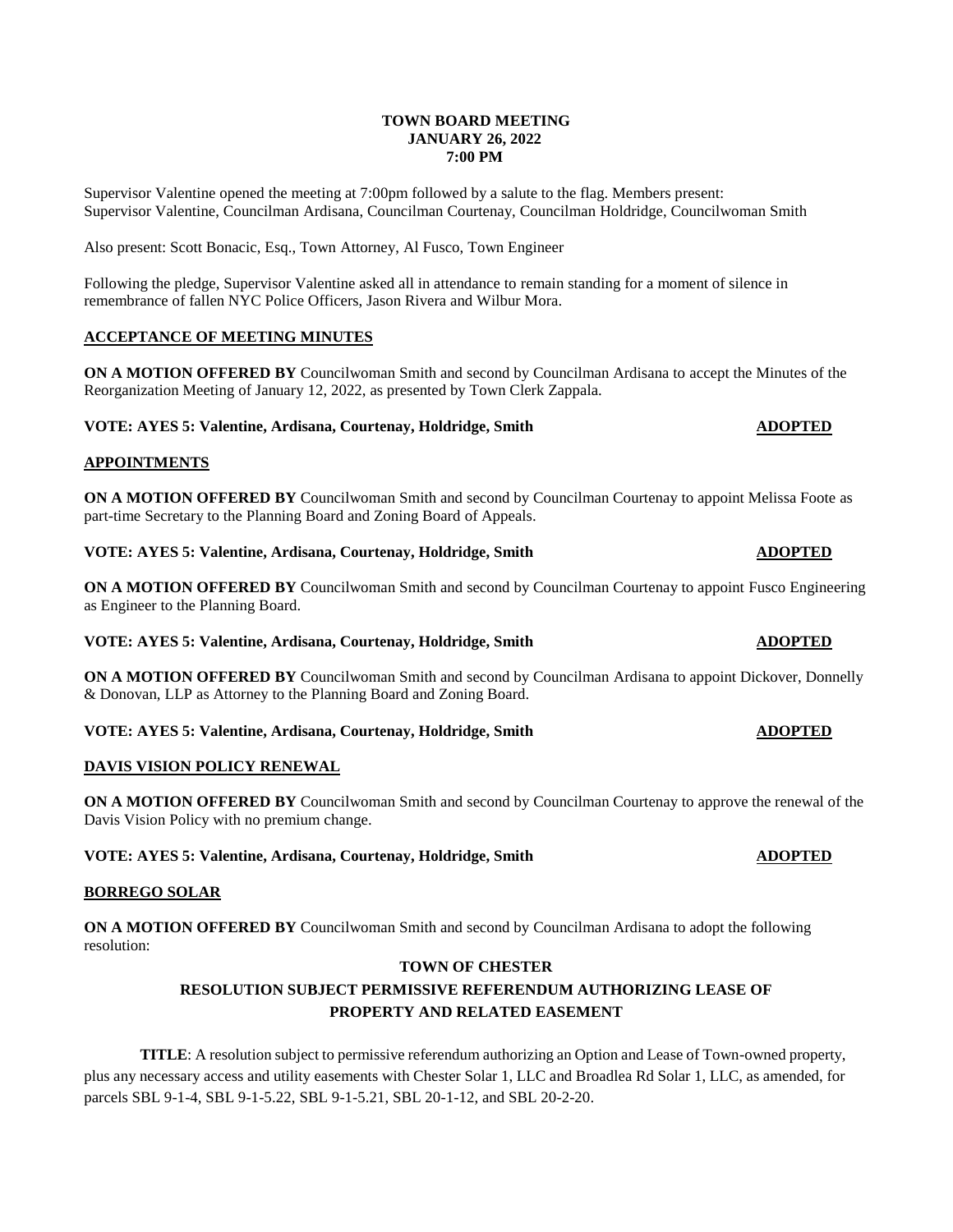**WHEREAS,** on June 9, 2021, at a meeting of the Chester Town Board, a Motion was offered to and adopted by the Chester Town Board to authorize the Supervisor to sign an Option and Lease Agreement with Chester Solar 1, LLC, pending attorney review, for parcel SBL 9-1-4, for use for a solar generating facility and related infrastructure; and

**WHEREAS**, on September 30, 2021, at a meeting of the Chester Town Board, a Motion was offered to and adopted by the Chester Town Board to authorize the Supervisor to sign a First Amendment to Option and Lease Agreement with Chester Solar 1, LLC and Option and Easement Agreement with Broadlea Rd Solar 1, LLC pending attorney review with respect to parcels SBL 9-1-5.22, SBL 9-1-5.21, SBL 20-1-12, and SBL 20-2-20; and

**WHEREAS**, the Town Board now wishes to ratify those actions, confirm the status of the leased properties and grant final approval subject to permissive referendum.

**NOW, THEREFORE, BE IT RESOLVED,** by the Town Board of the Town of Chester as follows:

- 1. The actions of the Board as to the Option and Lease, and any necessary easements for project infrastructure, are hereby ratified and the Lease, as amended, approved.
- 2. As to the subject parcels, the Board affirms

a) The lots in question were not dedicated or accepted for use as a park or for any other public purpose.

b) The approval of the subdivision entitled "Ashford Estates Cluster Subdivision" did not require the dedication of the open space for public purpose or use.

- c) No State or Federal funds were used to improve or maintain the dedicated parcels.
- d) The parcels have never been dedicated or managed for recreational or public purposes.

e) The Town is authorized to sell, lease or grant an easement and/or right of way to these parcels without State or Federal legislative approval, subject to permissive referendum and the lease and easement were approved in accordance with all State and municipal laws, rules and regulations.

3. This resolution is subject to permissive referendum. The Town Clerk shall within ten days after the adoption of this resolution post and publish a notice which shall set forth the date of the adoption of the resolution and contain an abstract of it concisely stating the purpose and effect thereof, which notice shall specify that this resolution was adopted subject to a permissive referendum.

### **VOTE:**

| <b>Robert Valentine</b>  | A V E |
|--------------------------|-------|
| Antonio Ardisana         | A YE  |
| <b>Robert Courtenay</b>  | A VE. |
| <b>Brandon Holdridge</b> | A VE. |
| <b>Cynthia Smith</b>     |       |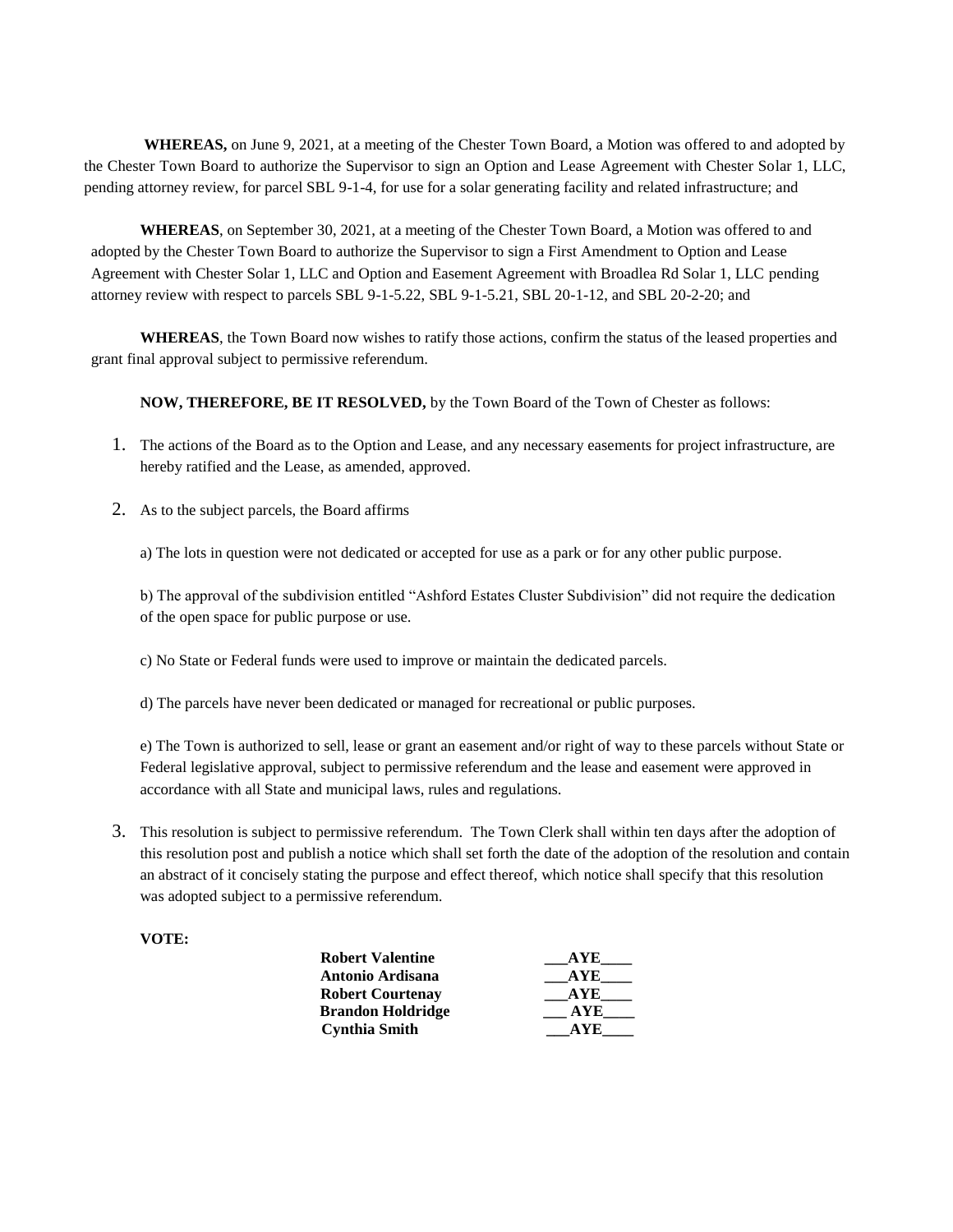### **PERSONNEL MATTER**

Supervisor Valentine read the memo from Highway Superintendent Reilly concerning the inability of the contractor to repair the foundation deterioration of the heavy truck lift.

**ON A MOTION OFFERED BY** Councilman Courtenay and second by Councilman Holdridge to employ Tom Atkins at prevailing wage to do masonry repair in the Highway Department with cost to be reimbursed by contractor.

# **VOTE: AYES 5: Valentine, Ardisana, Courtenay, Holdridge, Smith ADOPTED**

#### **GREENS OF CHESTER TRANSPORTATION CORPORATION SEWER AND WATER WORKS**

Supervisor Valentine gave an update on the matter. He explained the sewer and water infrastructure for the project would be held in a private entity until dedication to the Town. Petition approval is needed for HOA and DEC water taking permits and systems' approvals. The process includes submission to the County Water Authority and Orange County Planning Department for a 10-day response. Updated maps are to be provided by applicant.

#### **VOTE: AYES 5: Valentine, Ardisana, Courtenay, Holdridge, Smith ADOPTED**

## **WARWICK RIDGE ROAD DEDICATION**

**ON A MOTION OFFERED BY** Councilwoman Smith and second by Councilman Courtenay to approve the filing of transfer documents concerning the dedication of the roads as public in the Warwick Ridge subdivision.

#### **VOTE: AYES 5: Valentine, Ardisana, Courtenay, Holdridge, Smith ADOPTED ADOPTED**

### **PUBLIC COMMENT POLICY DISCUSSION**

Councilman Holdridge addressed the Board with a plan to allow two public comment sections, one at the start on agenda items and one at the end for other matters. He stated that would re-establish public participation and make people happy to voice opinions before decisions are made. Councilman Courtenay said he would like to know how other municipalities handle this. Councilman Holdridge said he had seen how other towns have at the front and back of meetings. Councilman Ardisana said he would want to set a time limit on agenda items. Councilman Holdridge said we would enforce the threeminute rule. Councilwoman Smith said that most pertinent agenda items are discussed in length in other meetings. She added that the public has elected the Board to make decisions for the Town. Supervisor Valentine said he would consider a change to place public comments at the beginning and not at the end. Councilwoman Smith asked if it would then be a question and answer session.

#### **TRUCK PURCHASE FOR WATER DEPARTMENT**

Supervisor Valentine addressed the request by the Water Department to purchase a new 4x4 pick-up truck since the van is a 2009 with 95,000 miles. A truck was considered to be more convenient for their needs.

**ON A MOTION OFFERED BY** Councilwoman Smith and second by Councilman Courtenay to approve the purchase through state bid (#8771) of a 2022 Dodge Ram 1500 SSV pick-up truck in the amount of \$40,938.15, as long as funds are available.

### **VOTE: AYES 5: Valentine, Ardisana, Courtenay, Holdridge, Smith ADOPTED ADOPTED**

# **ANNOUNCEMENTS AND CORRESPONDENCE**

Supervisor Valentine announced the report from the Assessor that as of 2022 all State Parkland is taxable. The total assessed value of \$6,319,000 will generate \$390,000 in tax income, which includes \$75,400 to the Town of Chester.

Supervisor Valentine announced the notification from the OC Department of Finance that their revenue exceeded the 2021 budget for sales tax and the Town will be receiving a  $4<sup>th</sup>$  quarter supplement in the amount of \$221,000.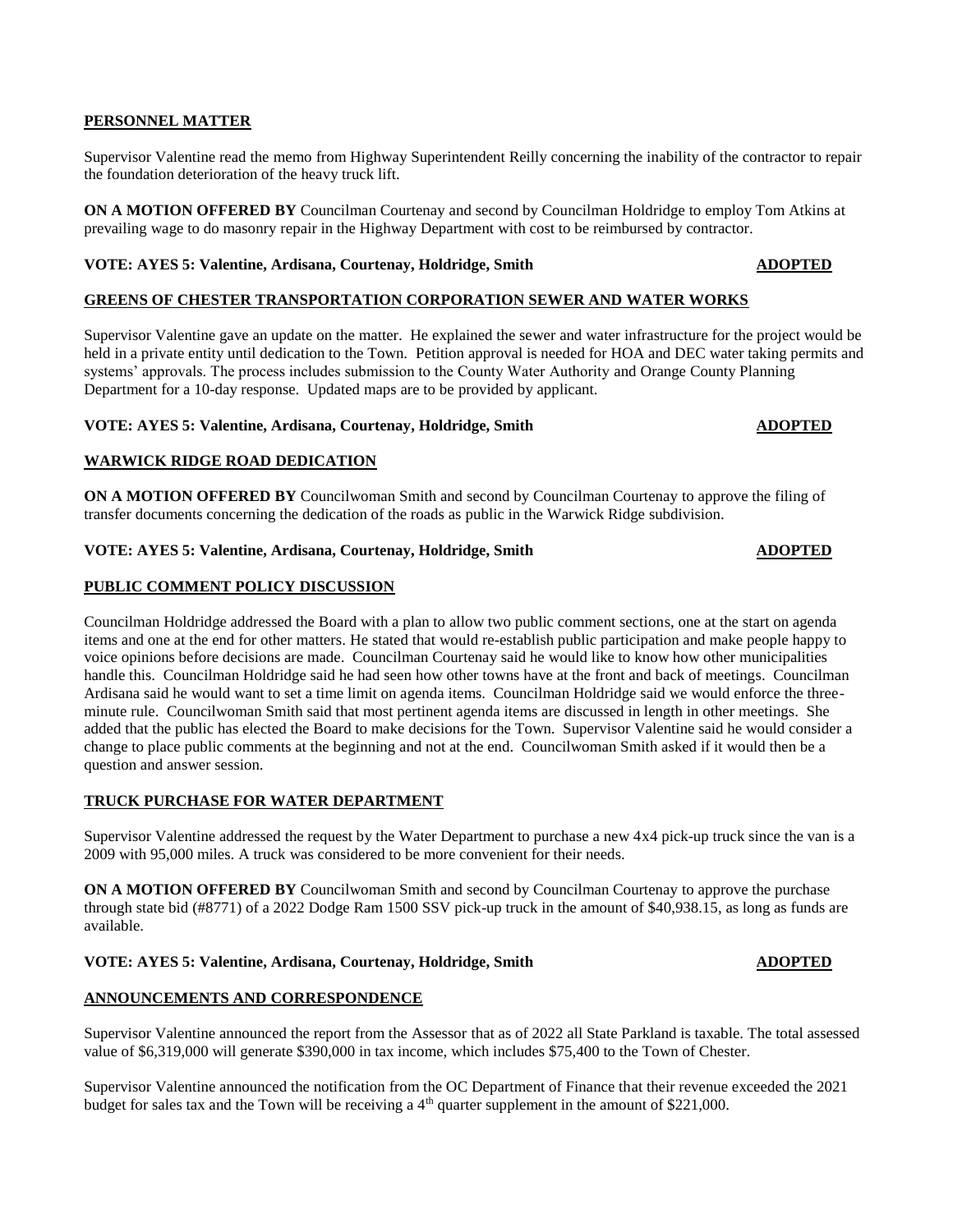Supervisor Valentine acknowledged receipt of the letter from the Justice Court in regard to examination of their dockets and records, which he said our CPA will include in his audit of all Town finance records.

Supervisor Valentine said that he became aware of an emergency at the Police Department. Chief Doellinger responded quickly and called in Westar to repair a burst pipe and Paul Davis for water remediation. An insurance claim is being filed. He stated he will be having a meeting with the grounds crew to develop an emergency repair response protocol.

Supervisor Valentine acknowledged the receipt of a letter of interest for the Ethics Board vacancy.

# **EDUCATION REQUEST**

**ON A MOTION OFFERED BY** Councilman Courtenay and second by Councilwoman Smith to approve the attendance of Tom Becker to the Hudson Valley Water Works Grade A Compliant Lab Course on February 15, 2022 from 8:30am-3:00pm at a cost of \$75.

### **VOTE: AYES 5: Valentine, Ardisana, Courtenay, Holdridge, Smith ADOPTED ADOPTED**

### **REPORTS**

Supervisor Valentine read the following reports into the minutes.

### Engineer's Development Report

- 1. Greens at Chester: SWPPP inspections continuing. Reviewed Transportation Corporations for water and sewer. We are getting updated plans and will supply to OCWA and OCPD for 10-day review.
- 2. Cappelli Sports (Primo Sports): SWPPP inspections continuing.
- 3. Chester PAC: ready to prepare ADA plans for spring work CDBG grant \$125,000.00
- 4. Dog Park and Playground: Proposed locations look good and we suggest a site visit soon.
- 5. MS4: working on annual report

# Water Administrator's Report

Last week I met with the Town's Water Department employees Chris and John to go over our expectations of things we can accomplish.

It is our goal to get through the water licensing process, take training courses as they come available to keep the department in compliance, create operation and maintenance guidelines for each water district and work to create mapping of all main line valve boxes in our water districts. This is necessary due to the lack of mapping right now and they will learn where each valve is, what it will shut down and they will be cleaned out yearly to ensure they are accessible.

At Walton Lake Estates we are waiting for the step test to be scheduled and completed before we proceed to drill a backup well.

Is the Board interested in starting the process to hire an additional laborer for the Water Department?

Tom Becker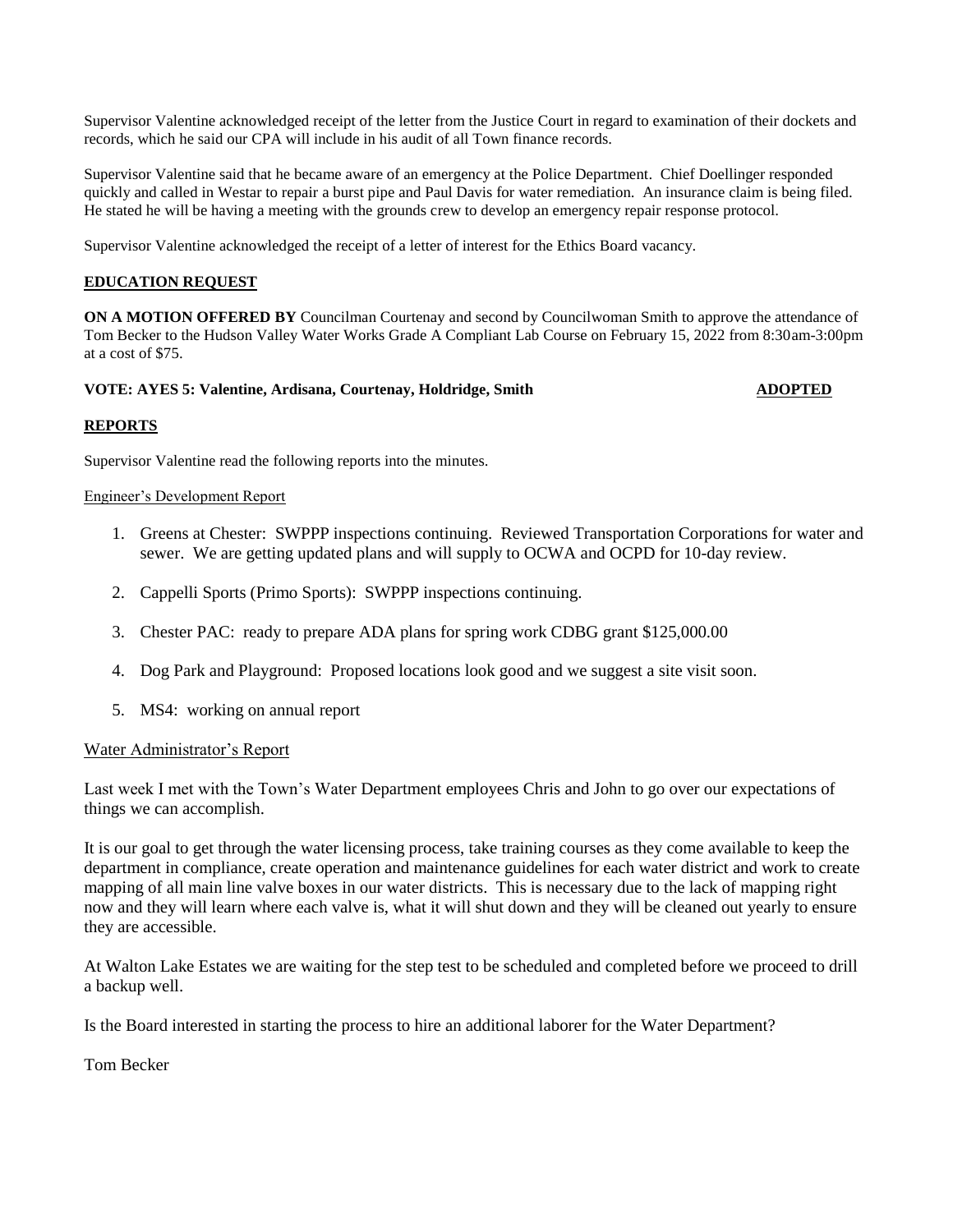# **EAGLE SCOUT PROJECT**

Supervisor Valentine invited Troop 38 Scout Paul Fromageot to speak to the Town Board concerning his Eagle Scout project. Paul explained that he has raised over \$1,000 towards his goal of \$1,500-\$2,000 to fund rebuilding the Sugar Loaf sign at the entrance from the Warwick-side of town. The new wooden sign will have a new logo, brick frame and a solar lamp. It will be two-sided and painted by local Don Stark to say, "Welcome to Sugar Loaf" and "Thank You".

# **FARMER'S MARKET**

A discussion ensued concerning the possibility of the Town hosting a farmer's market. The location and expense would have to be considered.

# **TOWN BOARD COMMENTS**

As liaison to the grant writer, Councilman Holdridge announced the \$44,964 grant awarded for charging ports for electric vehicles and three potential grants concerning disaster mitigation, hazardous waste and farmland protection. He also said he is looking into the double taxation to Sugar Loaf residents of library taxes. He noted Bill #S7857 that would direct the Department of Education to look into the issue, which was previously vetoed by Governor Cuomo. Councilman Holdridge updated the status of the 17M bridge repair work, which according to DOT, bidding should start in 2024-2025. He hopes that ARPA funding might move up the start. OCTC could have some influence. With regard to land preservation, he plans to pressure committee members to lobby for it. He suggested the public email the Town Board regarding the public comment matter.

Councilwoman Smith asked about the charging ports. Supervisor Valentine said the grant was secured this past summer and will require a 20% match which can be applied using ARPA funds. The ports will require a credit card swipe to pay and the Town will earn a fee. Councilwoman Smith said the plan to refurbish the tennis courts could be changed to include one pickle board court. The work can be paid through parkland funds. She noted the theater is filling up with dance performances. She will be following up on the ward system matter. She made memorable mention to local Caroline Palmer who is a famous sculptor who completed a work of Frank Sinatra in Hoboken, NJ.

Councilman Courtenay congratulated Fr. John of St. Columba as Bishop-elect of the Archdiocese of New York. He said he accompanied Assemblyman Schmitt in dispensing 80 test kits to the seniors at the center. Councilman Courtenay held a meeting with Walter and Matt to discuss the Film Festival which will have a formal announcement soon. He said we will look for sponsorships to get the budget to work. He welcomed back Michele Deshler.

Councilman Ardisana thanked the Highway Department for their hard work during the storm. He reminded residents to keep their cars off the road to facilitate the plows, and to be safe.

# **PUBLIC COMMENTS**

Larry Dysinger, Odyssey Drive, agreed with Councilman Holdridge's idea. He suggested the agenda be published a day or two in advance so people could come and speak.

Lydia Cuadros asked where the solar array would be located. Supervisor Valentine said in Ashford Estates, behind Surrey Meadows. She said that emails and letters should be read at the meetings.

Coleen Collins said she sent in a letter concerning the T-ball field. She said that is the only open area where can play off the street.